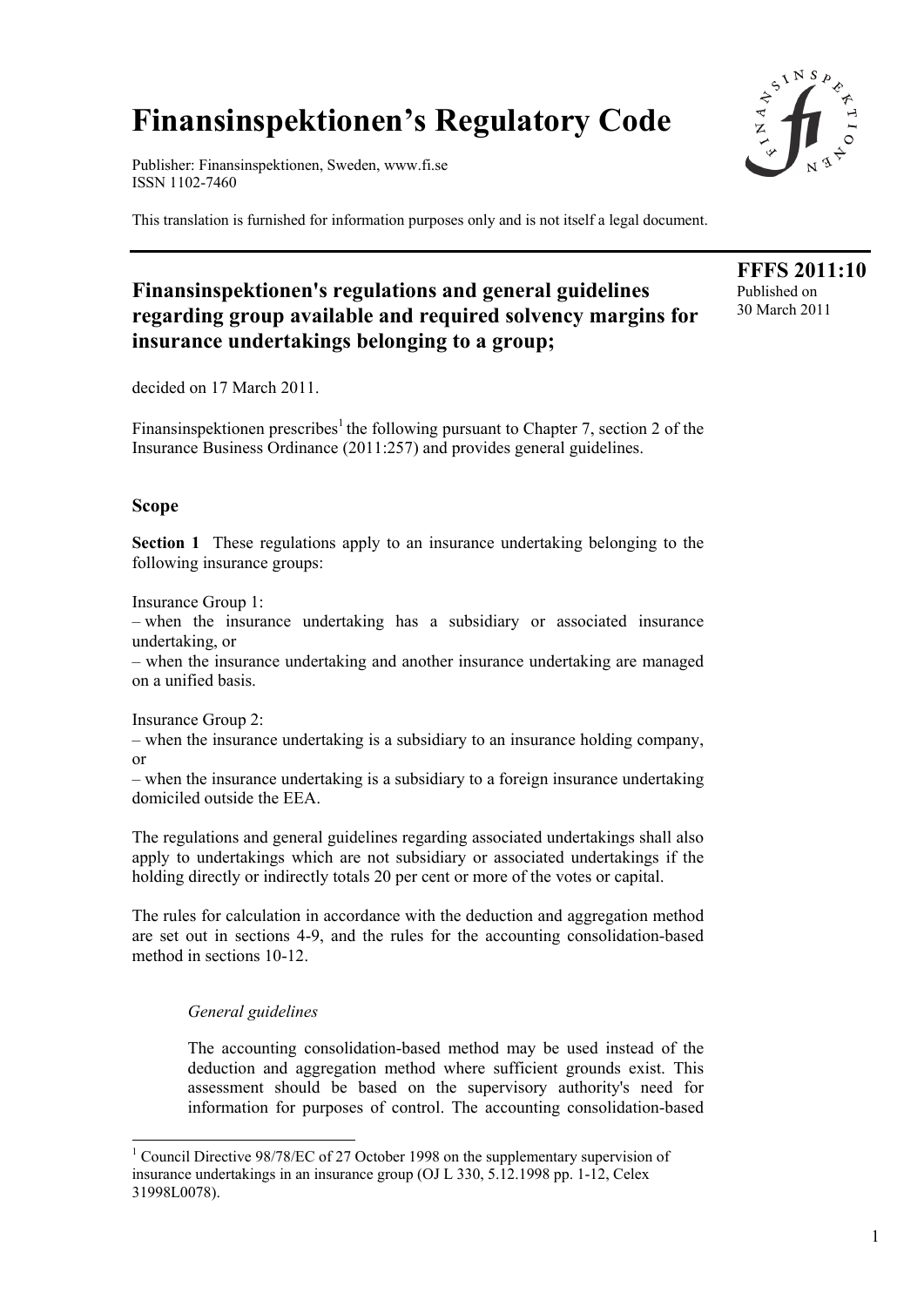method should therefore present an equally accurate depiction of the adjusted position as if the deduction and aggregation method had been used. In addition, the accounting consolidation-based method may only be used if group accounts have been prepared.

**Section 2** The parent insurance undertaking (Insurance Group 1) and the subsidiary insurance undertaking (Insurance Group 2) shall, on an annual basis unless granted an exemption, submit a report of the group available and required solvency margins. The report shall be submitted on the form in *Appendix 1*, for which instructions are provided in *Appendix 2*. Finansinspektionen shall have received the report no later than 15 May.

#### *General guidelines*

Exemptions to the obligation to prepare and submit information to Finansinspektionen are set out in Chapter 9, section 7 of the Insurance Business Act (2010:2043). An exemption may be granted to an insurance undertaking if a group solvency report is prepared by another undertaking in the group and the insurance undertaking is included in this report.

Otherwise, the primary rule is that group solvency reports should be prepared by each insurance undertaking which owns another insurance undertaking regardless whether successive ownership means that the reports are prepared several times for the same group. The same applies to each insurance undertaking owned by an insurance holding company or an insurance undertaking domiciled outside the EEA.

#### **Subsidiaries and associated companies**

**Section 3** When calculating group available and required solvency margins, an insurance undertaking's directly or indirectly owned subsidiary and associated insurance undertakings shall be taken into account proportionately based on the insurance undertaking's share of the subscribed capital. However, this does not apply if a subsidiary is reporting a solvency deficit. In such a case, the deficit shall be treated as if the subsidiary were wholly-owned. However, exemptions may be granted and the calculation may be proportional if the parent undertaking can demonstrate that its responsibility strictly and unambiguously is limited to the share of the capital.

When calculating group available and required solvency margins, directly and indirectly owned subsidiary and associated undertakings that are insurance holding companies or foreign insurance undertakings domiciled in or outside the EEA shall be treated equal to an insurance undertaking.

#### *General guidelines*

Pursuant to Chapter 9, section 8 of the Insurance Business Act, undertakings may be exempted in full or in part from the undertakings included in the calculation as set out in section 3, for example when the undertaking is located in a country outside the EEA and there are legal impediments to the transfer of necessary information. In this case, the provisions set out in section 13 regarding insufficient information apply.

#### **Deduction and aggregation method**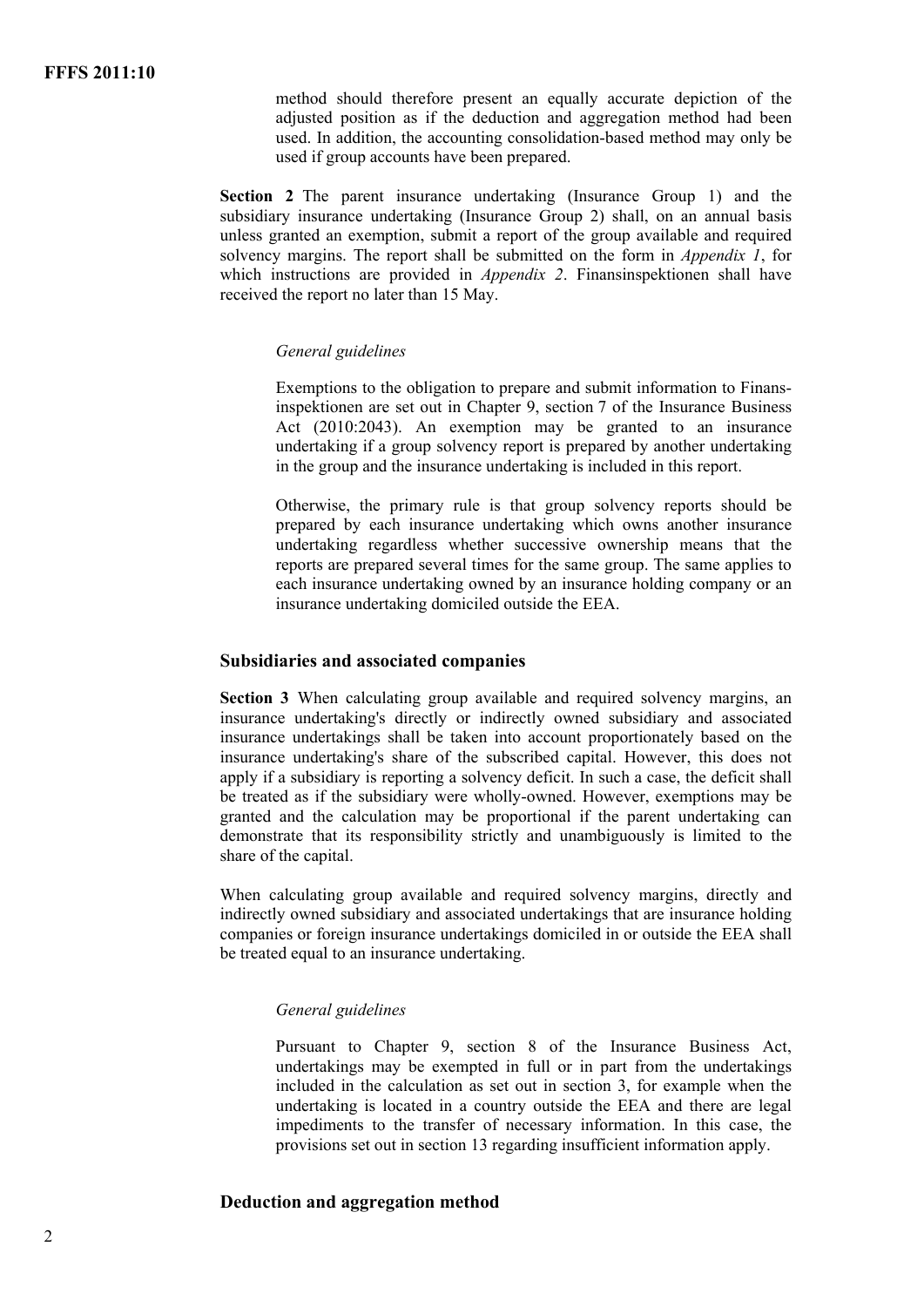**Section 4** The adjusted financial position of Insurance Group 1 is determined using the deduction and aggregation method by deducting the group required solvency margin calculated in accordance with section 9 from the group available solvency margin calculated in accordance with sections 5–8.

The adjusted financial position of Insurance Group 2 is calculated in the same manner as for Insurance Group 1. In this context, the parent insurance holding company or the foreign insurance undertaking domiciled outside the EEA shall subsequently be treated as if it were a parent insurance undertaking.

### **Calculating the group available solvency margin**

**Section 5** The group available solvency margin consists of the sum of the available solvency margin in the parent insurance undertaking and its share of the available solvency margins in directly and indirectly owned subsidiary and associated insurance undertakings. Sections 6-8 shall be taken into account during these calculations and the appropriate deductions made.

When calculating the group available solvency margin, Chapter 7, sections 2–4, section 17, second paragraph, first sentence and section 18, second paragraph, first sentence of the Insurance Business Act and, where applicable, Finansinspektionen's regulations regarding Swedish insurance undertakings' obligation to submit a solvency declaration shall apply.

**Section 6** Deductions shall be applied to the group available solvency margin in accordance with section 5 for the value of assets held by the parent insurance undertaking or its subsidiary and associated insurance undertakings which refer to the funding of items that may be included in the available solvency margin for any other insurance undertakings in the group.

#### *General guidelines*

Deductions should be made e.g. for shares and subordinated loans in associated and subsidiary insurance undertakings that are held or were issued by the parent insurance undertaking.

**Section 7** Without prejudice to the provisions set out in section 6, the following items (1-3) in subsidiary and associated insurance undertakings may be included in the group available solvency margin in accordance with section 5 on the condition that they may be included in the available solvency margin for each subsidiary or associated insurance undertaking:

1. subscribed but unpaid share capital and guarantee capital,

2. profit reserves and future profits arising in life insurance undertakings,

3. items that in practice cannot be made available to the parent insurance undertaking.

However, the sum of points 1–3 may not exceed the required solvency margin of the subsidiary and associated insurance undertaking.

Subscribed but unpaid capital, as referred to in point 1, and such capital in the parent insurance undertaking shall be deducted from the group available solvency margin if subscribed by a subsidiary or associated insurance undertaking.

*General guidelines*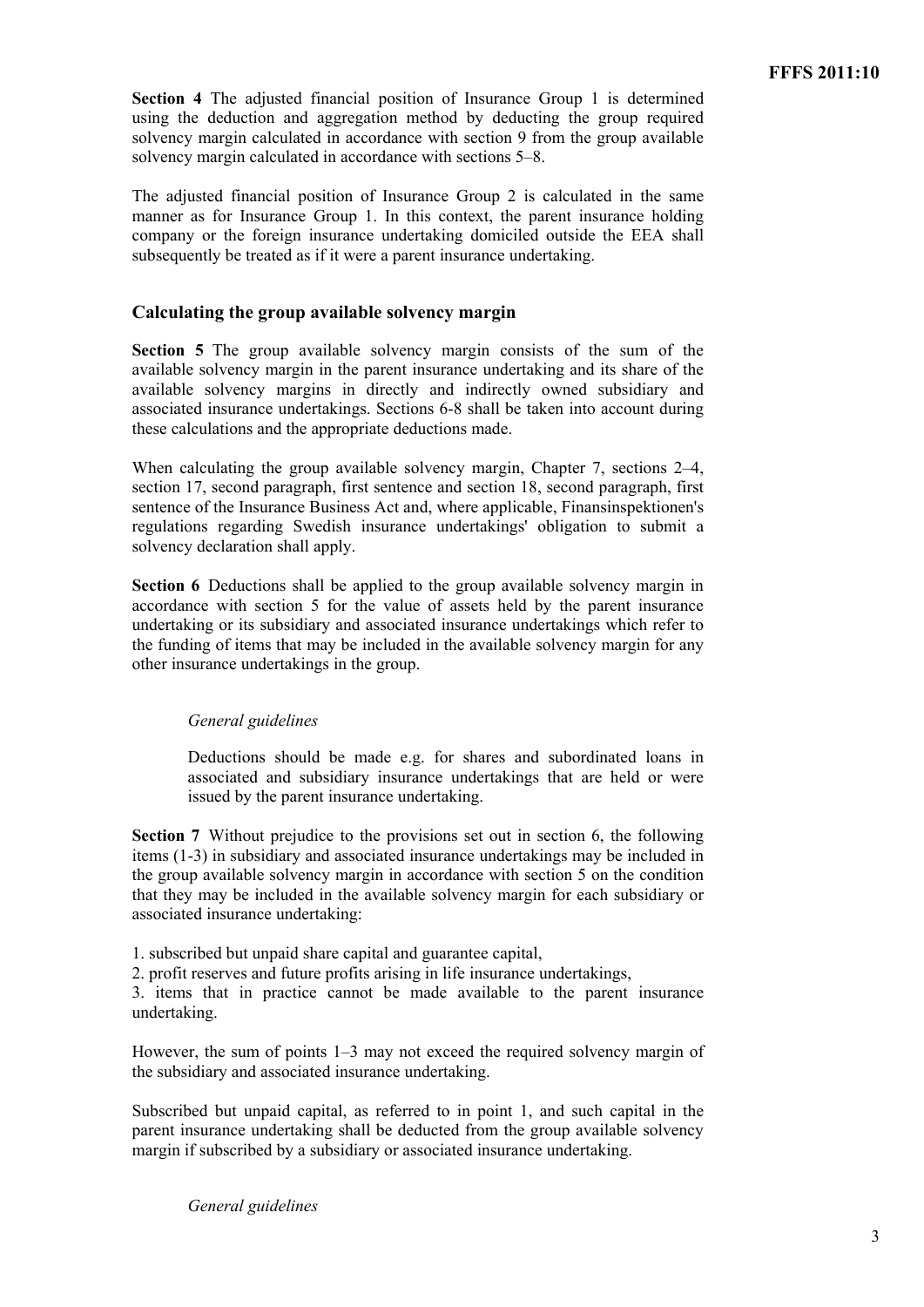This provision refers to items that may be included in the available solvency margin for the individual insurance undertakings but are not distributable and therefore in practice cannot be made available for the group as a whole. As a result, these items may only be used to cover the required solvency margin in the undertaking in which they originated and any surplus should be calculated as zero in group calculations.

The first paragraph, point 2 refers to items that only after application to Finansinspektionen may be included in the available solvency margin. Specifically, future profits from life insurance undertakings reported as Citems in the form for the declaration of available and required solvency margins for Swedish life insurance undertakings only conducting life insurance business. Examples of items in the first paragraph, point 3 include surpluses that cannot be distributed as profit to shareholders.

**Section 8** Deductions shall be applied to the total calculated in accordance with section 5 for the following items, taking into account all undertakings in the group:

– Items in the insurance undertaking's available solvency margin that originated from reciprocal financing between this undertaking and another undertaking in the group,

– Items in a subsidiary or associated insurance undertaking's available solvency margin that originated from reciprocal financing between the subsidiary or associated insurance undertaking and another undertaking in the group.

#### *General guidelines*

This provision refers to a larger group of undertakings than section 6. The purpose of section 6 is to eliminate double utilisation of items that may be included in the available solvency margin and therefore only affects undertakings for which the available solvency margin shall be calculated in accordance with this provision. Deductions for items as set out in section 8 shall, on the contrary, be made for all undertakings in which reciprocal financing occurs, for example in the event of cross-ownership or intragroup subordinated loans between parent undertakings and subsidiaries and when undertakings are simultaneously both lenders and borrowers.

#### **Calculating group required solvency margins**

**Section 9** The group required solvency margin is calculated as the sum of

– the required solvency margin for the parent insurance undertaking, and – the insurance undertaking's share of the required solvency margin of its subsidiary and associated insurance undertakings.

The required solvency margin shall be calculated in accordance with the rules for non-life insurance and life insurance, respectively, as set out in Chapter 7, sections 7–16 of the Insurance Business Act.

When reporting the group required solvency margin, it should be taken into account that the rules set out in the Insurance Business Act shall apply to both the valuation of technical provisions and assessment of what constitutes insurance contract. This applies regardless of which accounting rules the institution applies.

Insurance holding companies are not subject to a solvency requirement when calculating the group required solvency margin.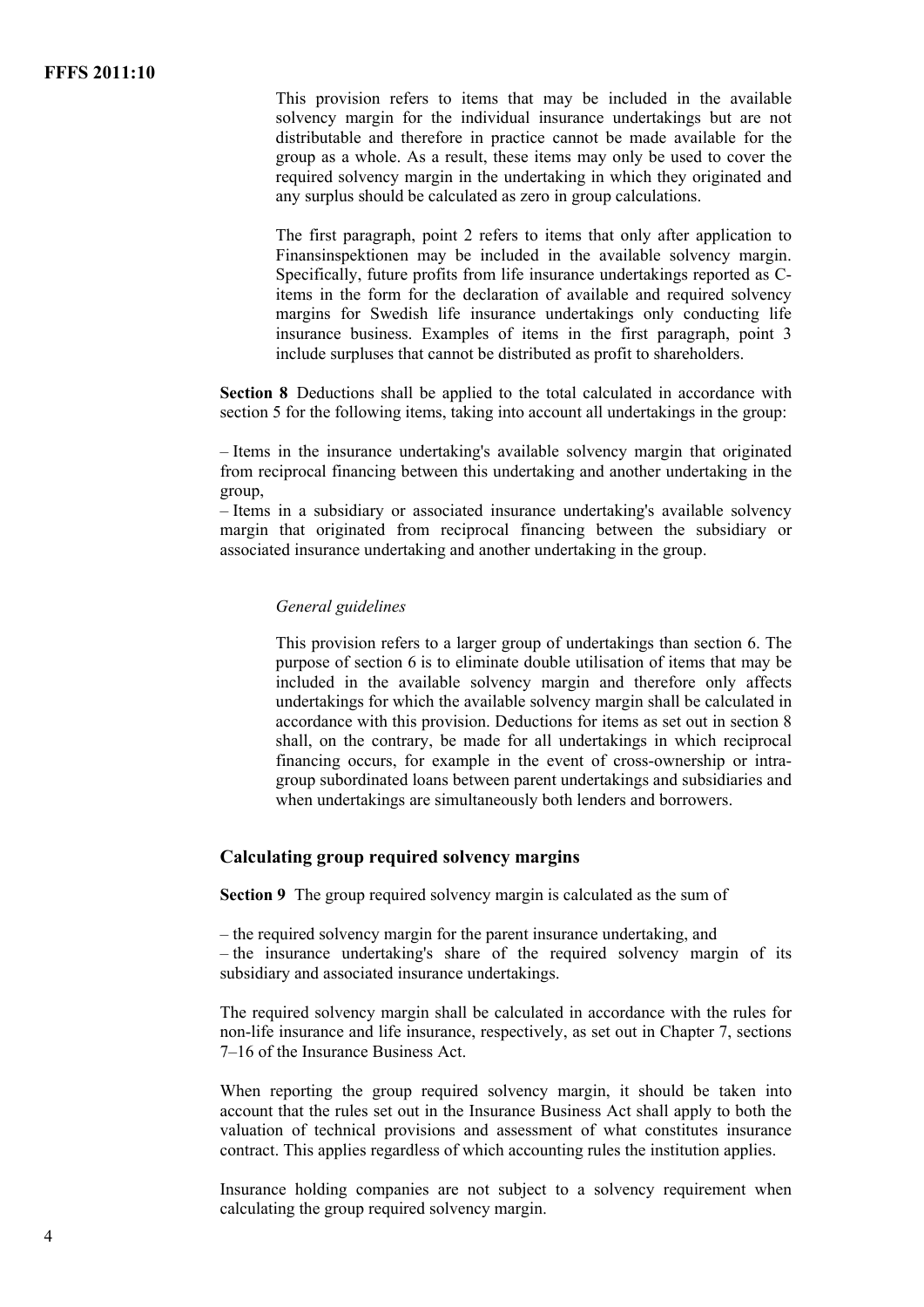#### **Accounting consolidation-based method**

**Section 10** The adjusted financial position for Insurance Group 1 using the accounting consolidation-based method is based on information in the group accounts prepared by the insurance undertaking. The financial position is determined by deducting the group required solvency margin pursuant to section 12 from the group available solvency margin pursuant to section 11.

The adjusted financial position of Insurance Group 2 is calculated in the same manner as for Insurance Group 1. In this context, the parent insurance holding company or the foreign insurance undertaking domiciled outside the EEA shall be treated as if it were a parent insurance undertaking in the calculation.

#### *General guidelines*

The accounting consolidation-based method is based on information from the group accounts and should therefore only be used for undertakings included in such accounts. This means that there may be cause for an insurance group to make multiple calculations, one of which uses the accounting consolidation-based method for the undertakings included in the group accounts and to which a supplement is added for e.g. life insurance undertakings with profit distribution restrictions that are included in the insurance group*.* 

#### **Calculating the group available solvency margin**

**Section 11** The group available solvency margin is determined by totalling the items in the group accounts that can be included in the available solvency margin of each insurance undertaking. Hereto apply the provisions set out in section 5, second paragraph.

Where the accounting consolidation-based method has not already taken into account the provisions set out in sections 6-8, these principles shall be applied and, where applicable, deductions made.

# **Calculating the group required solvency margin**

**Section 12** The group required solvency margin is determined by either

1. the sum of the parent insurance undertaking's required solvency margin and its share of the required solvency margin for the insurance undertaking's associated or subsidiary insurance undertakings, or

2. a new required solvency margin calculated using the information in the group accounts.

When calculating in accordance with the first paragraph, point 1, the insurance undertaking's share of the required solvency margin of its associated or subsidiary insurance undertakings shall correspond to the percentages used in the preparation of the group accounts.

When calculating the group required solvency margin, the provisions in section 9, second and third paragraphs shall apply.